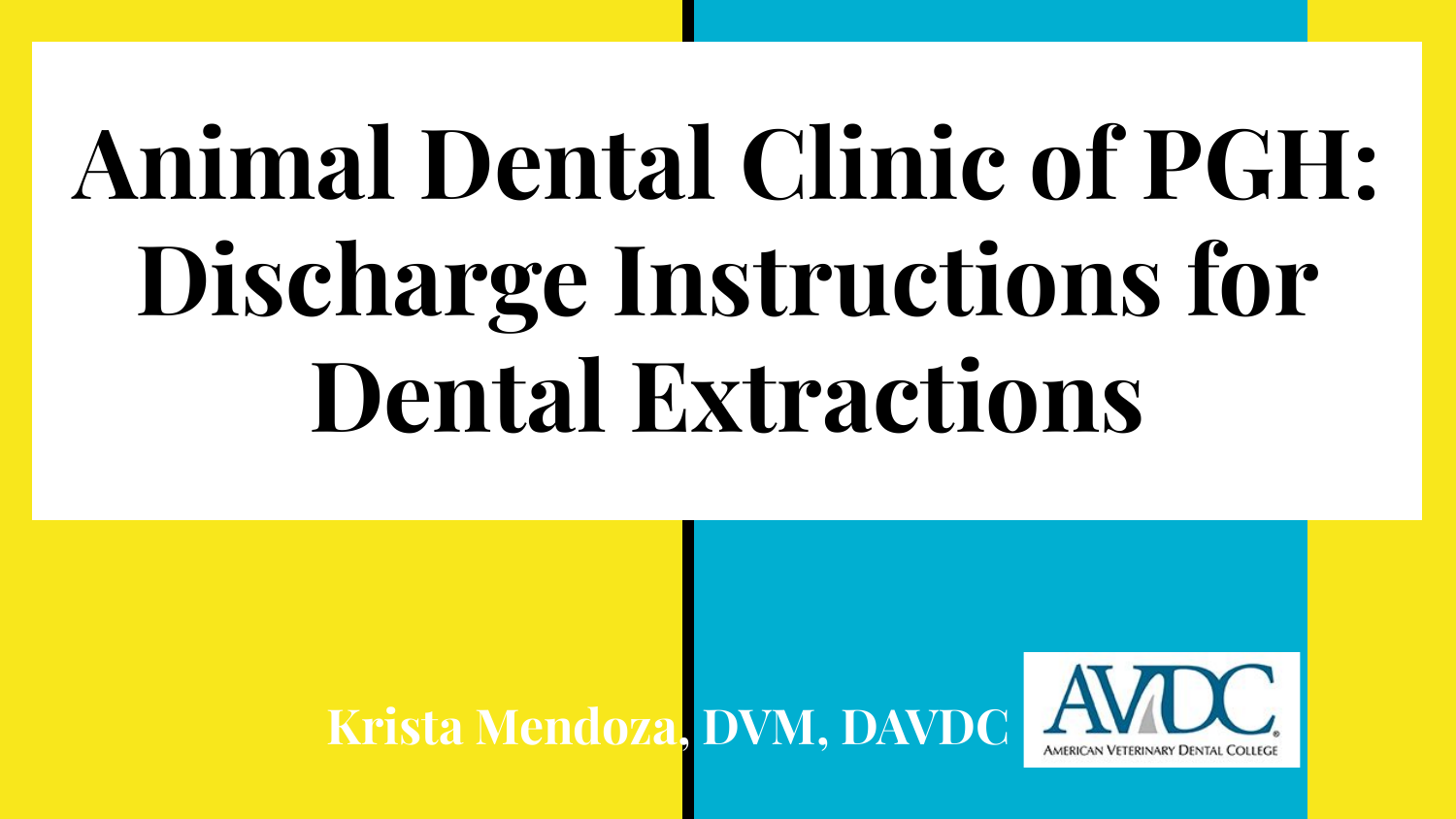#### **Grogginess post anesthesia**



Your pet may be groggy from the anesthesia and pain medication used today. These medications may also make your pet whine/vocalize, and have eye changes (dilated pupils, droopy eyelids). There may also be "dysphoria" or confusion related to the drugs and not from pain. Excellent pain protocols with nerve blocks are part of the dental procedure performed today to help control discomfort. We also have sent home pain medication in a continued effort to keep your pet comfortable during the healing process.

Please watch your pet closely around stairs, high furniture, and other animals in the household when returning home the evening after dental surgery. Most animals return to their normal level of activity by the next day. Call the hospital if your pet still seems drowsy after 24 hours.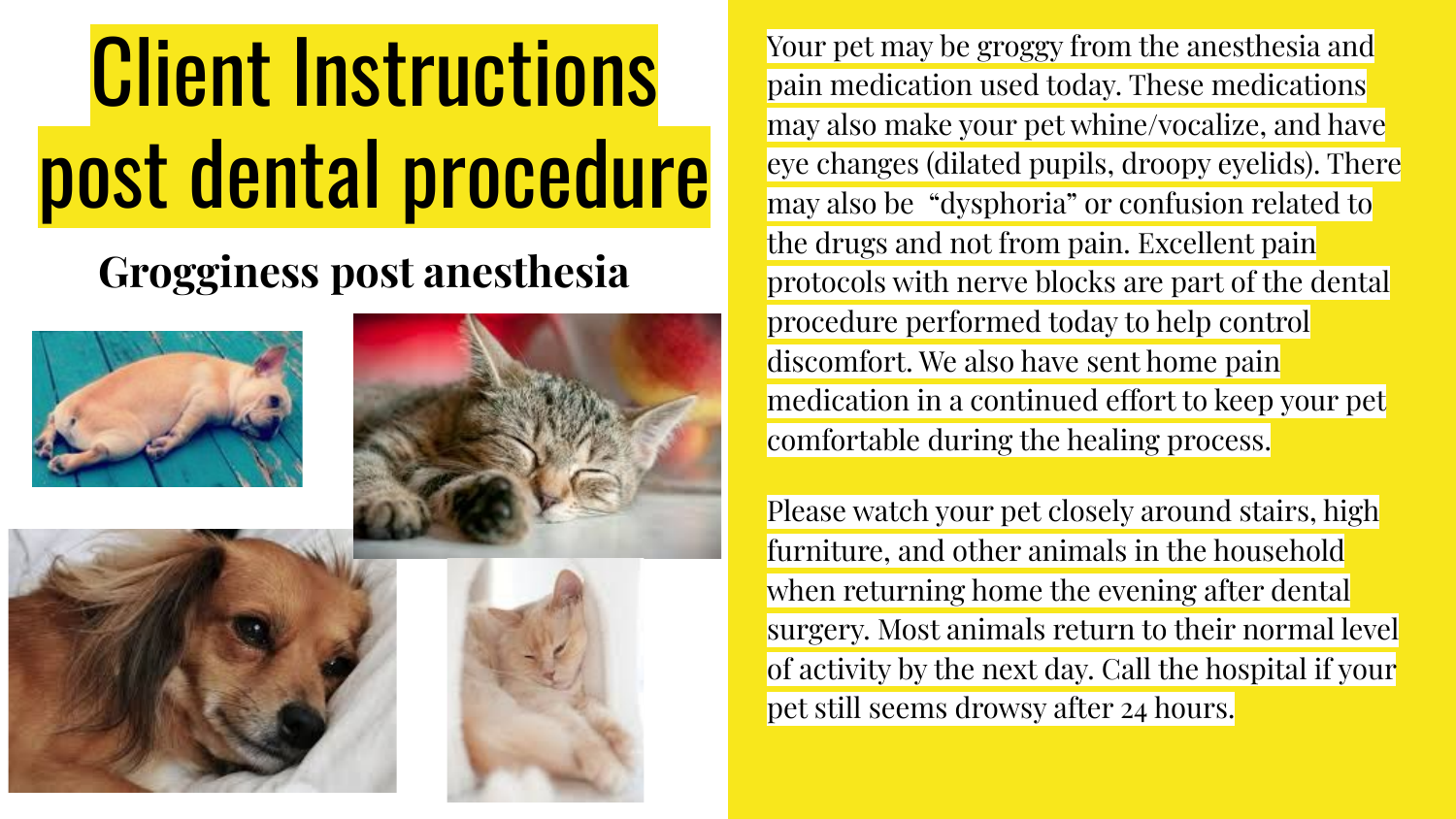#### **Possible irritation from ET tube & Feeding Instructions for your pet**



As part of the general anesthesia used for the dental procedure today, an endotracheal tube was placed which delivered oxygen and anesthetic gas to the lungs. The tube was removed from your pet after recovery from anesthesia, but there can be some residual irritation to the trachea (windpipe) that may cause a dry cough for 1-3 days after surgery. Please call the clinic if your pet has an excessive, wet (productive – coughing up phlegm), or persistent cough after anesthesia.

After returning home with your pet the evening after anesthesia and dental procedure, offer small amounts of water and food  $(1/4 - 1/2)$  the usual amount) every 30 minutes to 1 hour. These "mini-meals" help minimize the risk of your pet eating or drinking too much too fast, which could lead to vomiting and gastrointestinal upset. You can return to feeding normal amounts of softened food and water the following day.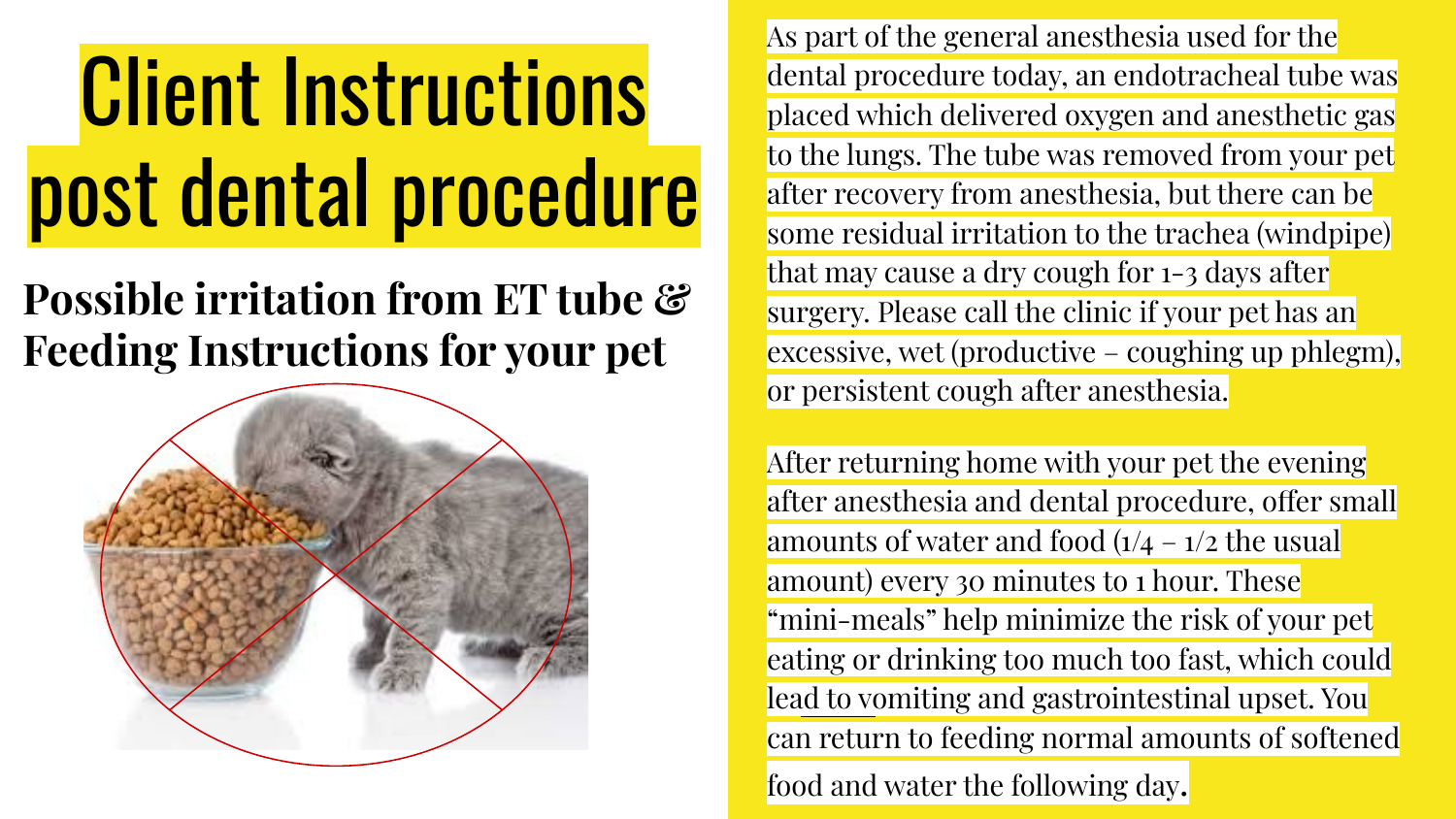**Possible blood-tinge drool & softening food and avoiding hard chewing with sutures in the mouth**







Please observe your pet to see if there is any swelling, excessive drooling, or bleeding around the mouth. A small amount of blood-tinged saliva is normal after oral surgery for a day or so. If needed, a cool compress can be used to help with mild swelling or bleeding. Gently apply a cold towel or ice cubes wrapped in a washcloth to the area for 5-10 minutes, 3 or more times a day as necessary.

 The sutures used to close the extraction sites will dissolve in 3-4 weeks. Feed a soft diet (either canned food or wet the dry food with warm water to soften) for 4 weeks to allow the sutures to remain in place long enough for the sites to heal. Remove all chew toys or hard objects during this time.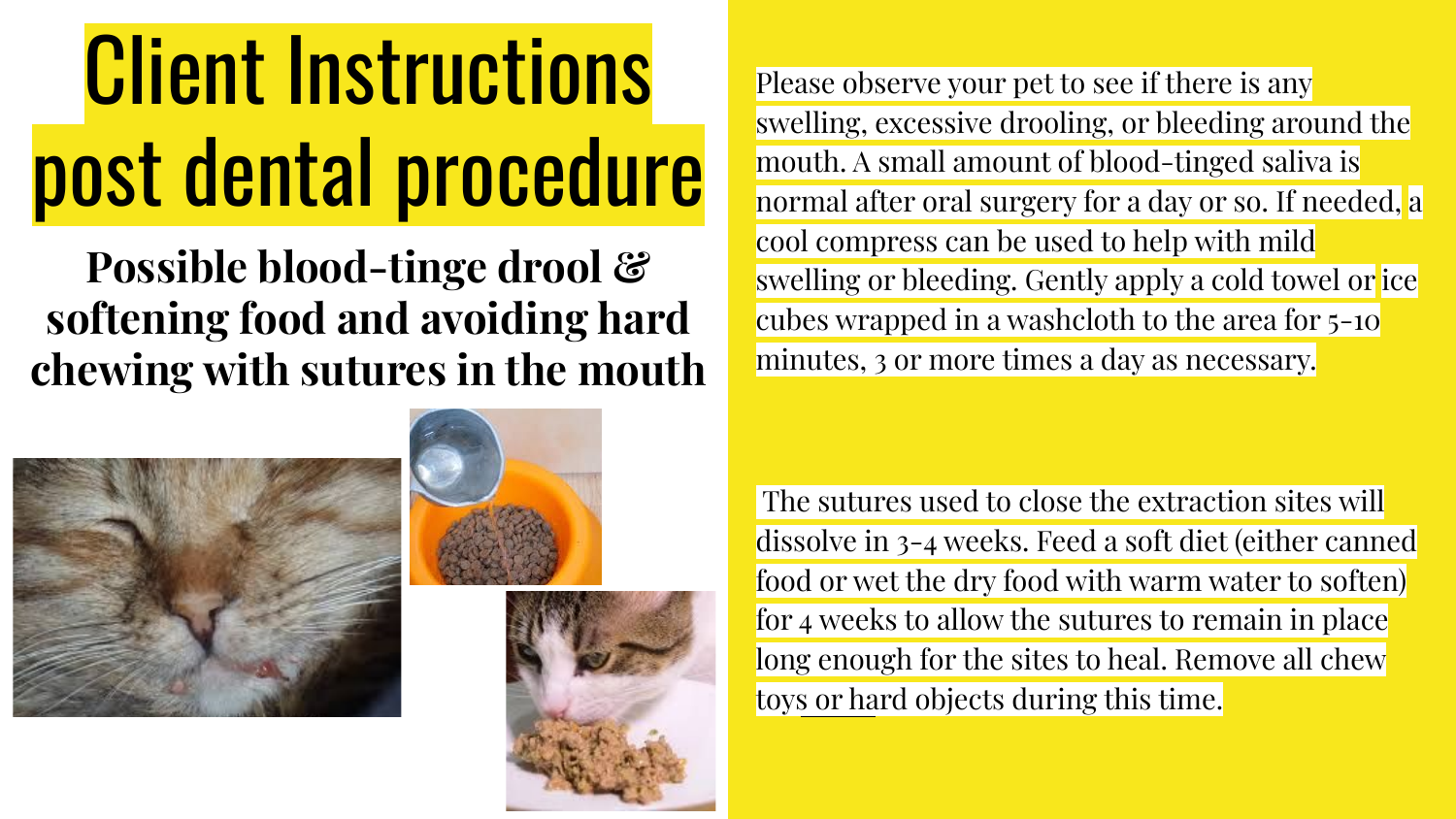#### **Dental Recheck Appointment**



Your pet should be rechecked in 4 weeks to insure proper healing. This examination can either be performed at our clinic or with your family vet.

If the extraction sites are healed, your pet can resume eating dry food and hard/crunchy treats.

Very hard toys (antlers, very hard nylabones, pig hooves, etc.) should be avoided at all times as these items can fracture teeth.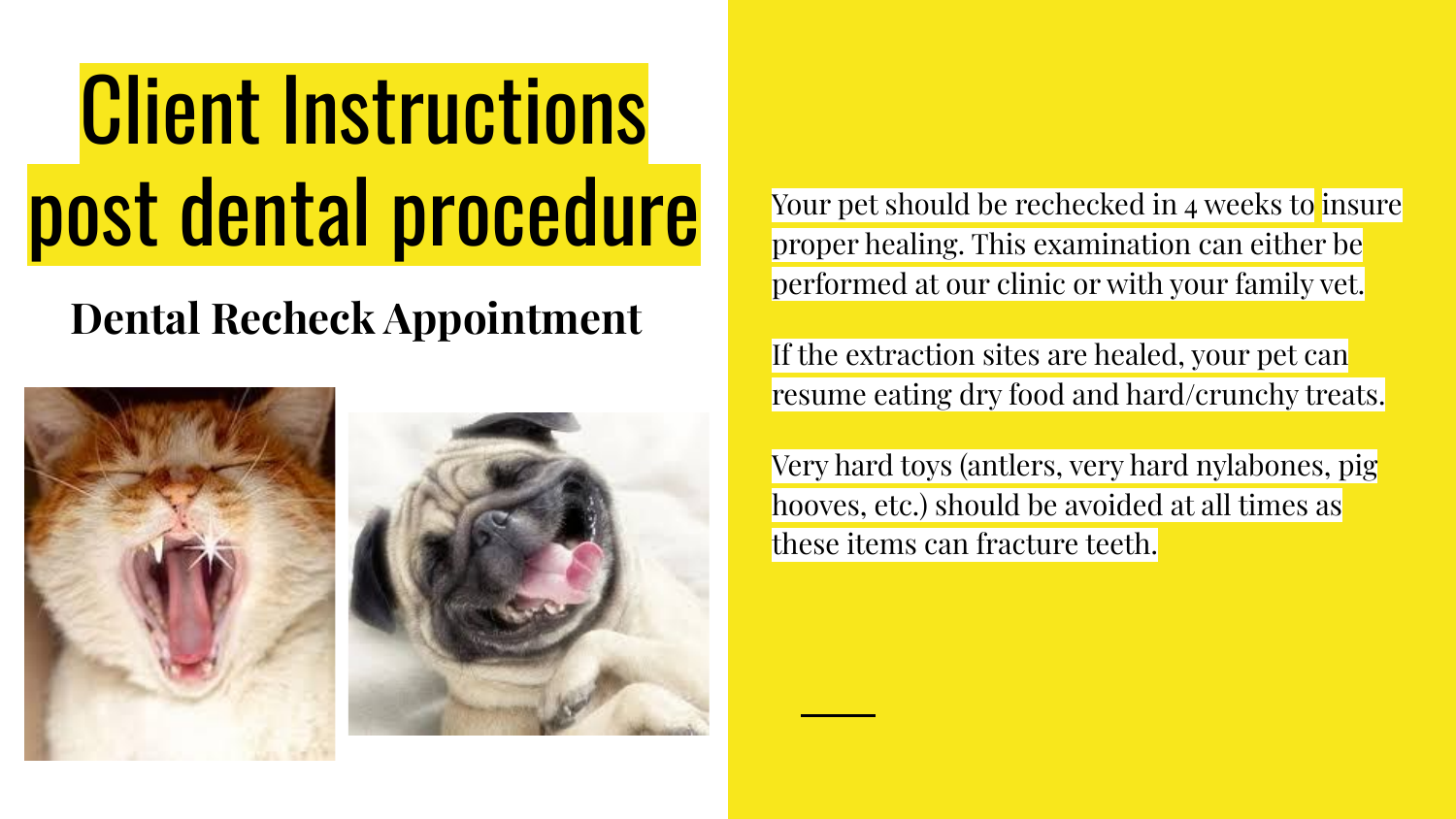#### **Home Dental Care**





A home dental care program to remove plaque and calculus (tartar) build-up is recommended to help prevent or decrease the severity of future dental disease.

Brushing with a toothbrush and toothpaste made for animals daily is the most effective method of keeping teeth clean (just like people). This can be difficult in may pets, and there are many other products available to help with an animals' oral health.

Oral rinses and Gels, dental diets and treats, and possibly food and water additives are also options.

It is essential to include some form of dental home care to help keep your pet's mouth as healthy as possible.